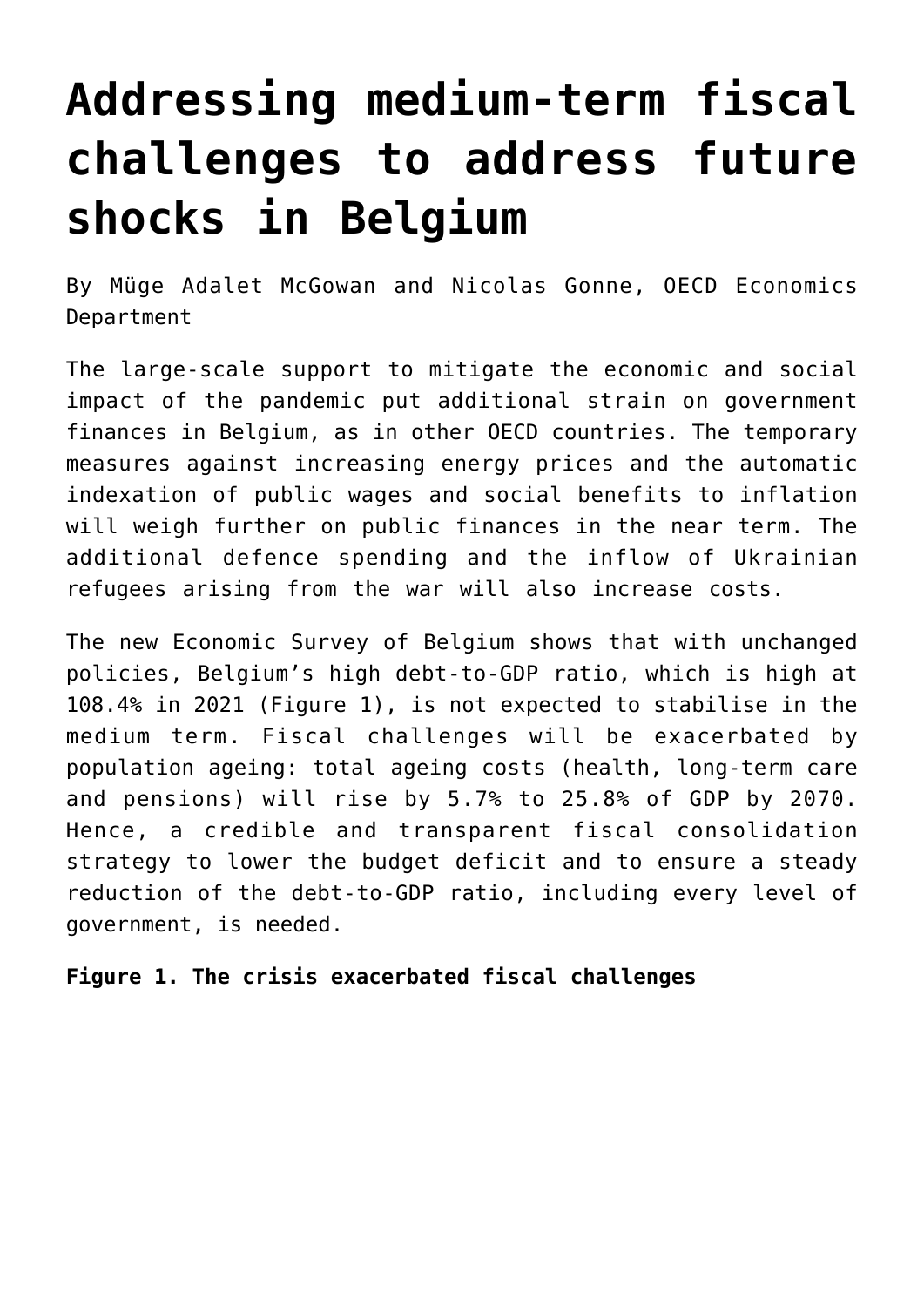

Source: OECD Economic Outlook: Statistics and Projections (database).

The 2022 OECD Economic Survey of Belgium highlights four areas to improve medium-term fiscal sustainability:

- Increasing public spending efficiency through spending reviews: Public spending at 55% of GDP in 2022 is among the highest in the OECD and there is room to improve spending efficiency in some areas (e.g. education). Federal and regional spending reviews are starting to be used, and the national recovery plan includes a commitment to better integrate them into the annual budget process. Better coherence and consistency in methodology and objectives across different levels of government should be ensured to link spending reviews to the medium-term expenditure frameworks to gradually bring down public expenditures.
- Improving the fiscal framework and rules: Budgetary coordination between the different government levels is not effective. The cooperation agreement of December 2013, which aimed at ensuring the budgetary coordination of all levels of government, has not been fully implemented in practice. The lack of endorsement of the budgetary targets proposed by the High Council of Finance by the federal, regional and community governments prevents the High Council from fulfilling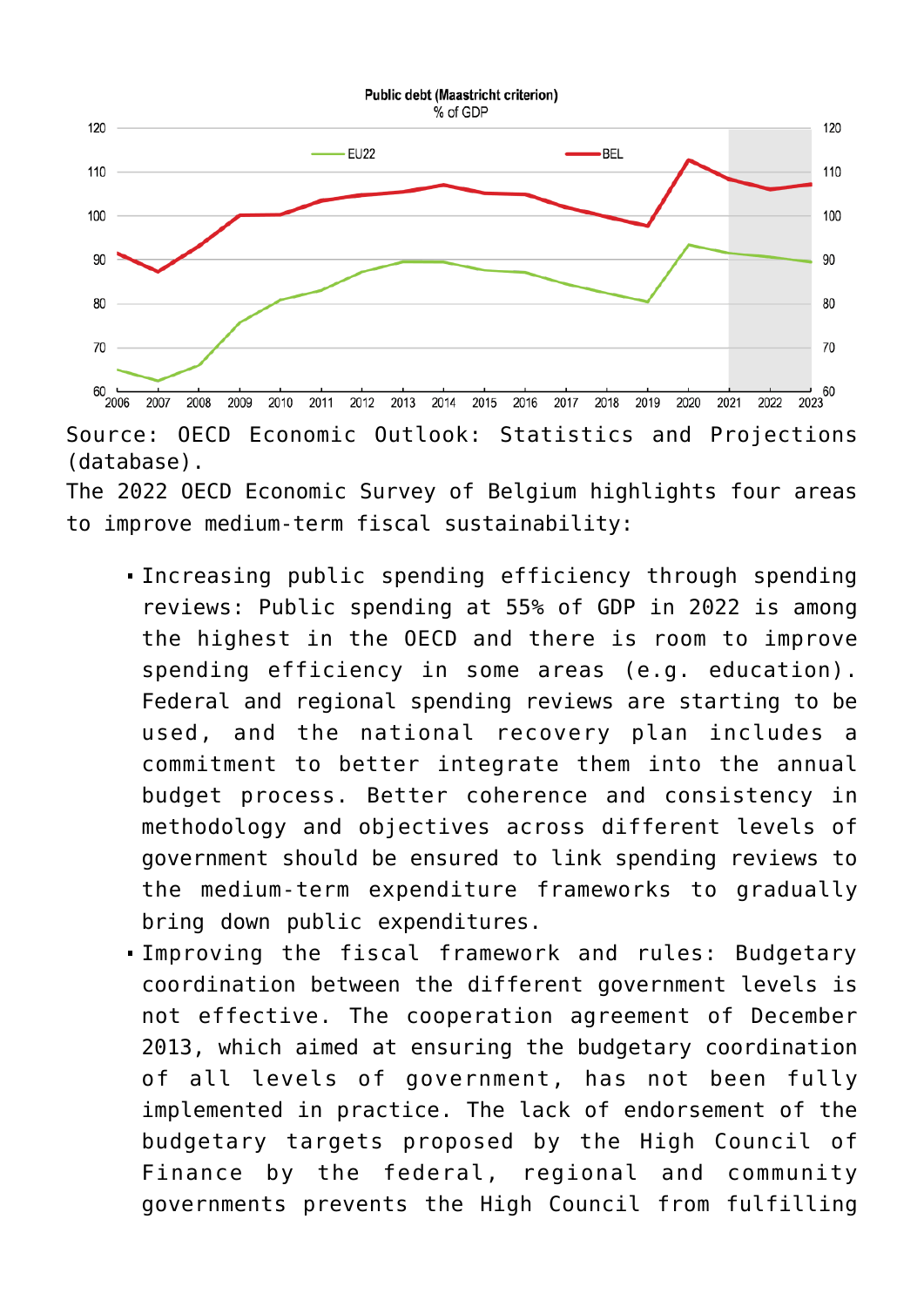its mandate of monitoring outcomes and the use of a credible multi-annual budget planning. The introduction of medium-term budgetary planning and expenditure rules for all levels of government can increase transparency and consistency of fiscal policy and support medium-term expenditure reforms. Strengthening the mandate of the High Council of Finance to provide transparent, uniform and highly visible in-depth analysis and monitoring of public finances at different levels of government, even if it cannot impose binding targets or recommendations, can also help.

- Implementing the planned tax reform: High labour taxes discourage more people from working or looking for a job. While previous tax reforms reduced the tax burden on labour for the lowest income earners, they remain above the OECD average. The planned tax reform should broaden tax bases and reform capital taxation to lower misallocation of capital. Given fiscal sustainability challenges, it is important to ensure that the labour tax reduction for low-wage workers is fully financed.
- Implementing pension reforms: Pension expenditures are projected to increase from 12.2% to 15.2% of GDP by 2070, and the effective retirement age remains low at 60.5 (Figure 2). There is a need to upskill older workers, whose participation in lifelong learning is relatively low, to lengthen their working lives. Increased access to information and guidance regarding training are key. Introducing penalties and bonuses for those retiring before and after the statutory retirement age could strengthen the links between working careers and pensions in the early retirement system and encourage a rise in the effective age of exit from the labour market.

## **Figure 2. The effective retirement age is low**